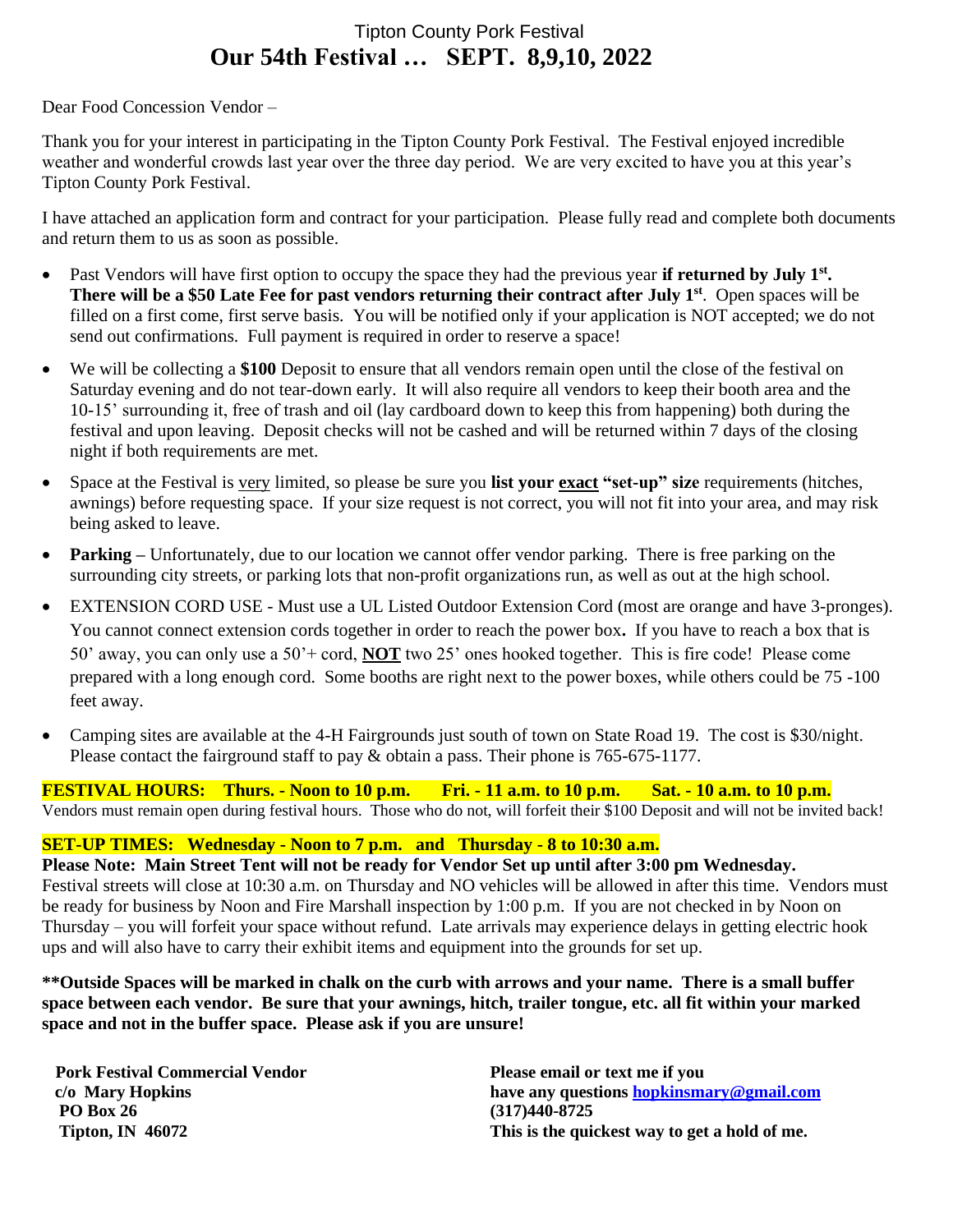| <b>Exhibitor/Vendor Rate Schedule</b>                                                                                                                               |                              |              |                  |                                 |                      |  |
|---------------------------------------------------------------------------------------------------------------------------------------------------------------------|------------------------------|--------------|------------------|---------------------------------|----------------------|--|
|                                                                                                                                                                     | <b>INSIDE Tent Locations</b> |              |                  | <b>OUTSIDE</b> Street Locations |                      |  |
| <b>Vendor Type</b>                                                                                                                                                  | <b>Size</b>                  | Rate         | <b>Base Size</b> | Rate                            | Add'l Area Pro Rated |  |
| Commercial/Promotional (Tipton County)                                                                                                                              | $10' \times 10'$             | \$210.00     |                  |                                 |                      |  |
| Commercial/Promotional (Out of County)                                                                                                                              | 10' x 10'                    | \$<br>260.00 |                  |                                 |                      |  |
| Non-Profit Organizations                                                                                                                                            | $10' \times 10'$             | \$<br>150.00 |                  |                                 |                      |  |
| <b>Non-Profit Organizations Food Service (Without Meat Items)</b>                                                                                                   |                              |              | 150 sq. ft.      | \$<br>225.00                    | \$1.00 / Square Foot |  |
| Non-Profit Organizations Food Service (With Meat Items)                                                                                                             |                              |              | 150 sq. ft.      | \$<br>250.00                    | \$1.00/ Square Foot  |  |
| <b>Food Service</b><br>\$23.00 per frontage feet                                                                                                                    |                              |              |                  |                                 |                      |  |
| <b>Commercial</b><br>\$15.00 per frontage feet                                                                                                                      |                              |              |                  |                                 |                      |  |
| Note: ELECTRICIANS GO TO LUNCH FROM 11:30-1:30. PLAN ACCORDINGLY FOR YOU ELECTRICITY. Outside Street Locations are based on a<br>minimum 100-150 Square Foot Space. |                              |              |                  |                                 |                      |  |
| All Outside location fees will be calculated based on the total area used. This will include trailer hitches, awnings, freezers, serving areas, etc.                |                              |              |                  |                                 |                      |  |
| Your area will be measured!                                                                                                                                         |                              |              |                  |                                 |                      |  |
|                                                                                                                                                                     |                              |              |                  |                                 |                      |  |

Electric Surcharge (Only if 60 Amps or More) \$ 40.00 Supply Truck Parking Permit (Limited Space Available) \$ 65.00

\*\* A temporary Health Permit from the Tipton County Health Department is required for all food vendors.

(Please notify the Tipton Co. Health Department 30 days prior to the Festival 765-675-8741 est. \$30.00)

Please staple a business card to this application if possible! The address you put down is where we will send next year's contract.

|                          |                                                          |                                                                                                                                                                                                                                                                   | Email <b>Exercise Service Service Service</b> Service Service Service Service Service Service Service Service Service |
|--------------------------|----------------------------------------------------------|-------------------------------------------------------------------------------------------------------------------------------------------------------------------------------------------------------------------------------------------------------------------|-----------------------------------------------------------------------------------------------------------------------|
|                          | Description of Item/s to be sold ______ See Attached     |                                                                                                                                                                                                                                                                   |                                                                                                                       |
|                          |                                                          | Please List Your Indiana State Sales Tax/Revenue ID Number_______________________                                                                                                                                                                                 |                                                                                                                       |
| <b>Location Request:</b> |                                                          |                                                                                                                                                                                                                                                                   |                                                                                                                       |
|                          |                                                          | I would like a <b>OUTSIDE</b> Location. Trailer ________ Tent _______ Other ______<br>Overall Operating Size: Total Width ______________________ Total Length _______________ (exact size is critical<br>I can serve out of the: Side ______ End _____ Both _____ | due to Ground Limitations)                                                                                            |
| $\bullet$                |                                                          | Do you need Parking for a Supply Vehicle, Yes / No? #________ Space is Limited and not guaranteed.<br>Parking Permit is Required, \$65.00 per Vehicle. Food Supply Vehicles will be inspected by the Tipton Co. Health Dept.                                      |                                                                                                                       |
|                          |                                                          | Electric Needed: None 110V 220V ______ Amperage Needed if 60 Amps or More: _____                                                                                                                                                                                  |                                                                                                                       |
| $\bullet$<br>$\bullet$   | Electric Surcharge of \$40 for usage of 60 amps or more. | Those using Electric must provide their own properly grounded outside electrical cords and cables. (3 prong/ground for 110 V. and 4 wire<br>line for direct 220 V. hookup.) Hookup will be preformed and approved by our on site electrician.                     |                                                                                                                       |

OVER – Back Side Must Be Signed & Completed in Full.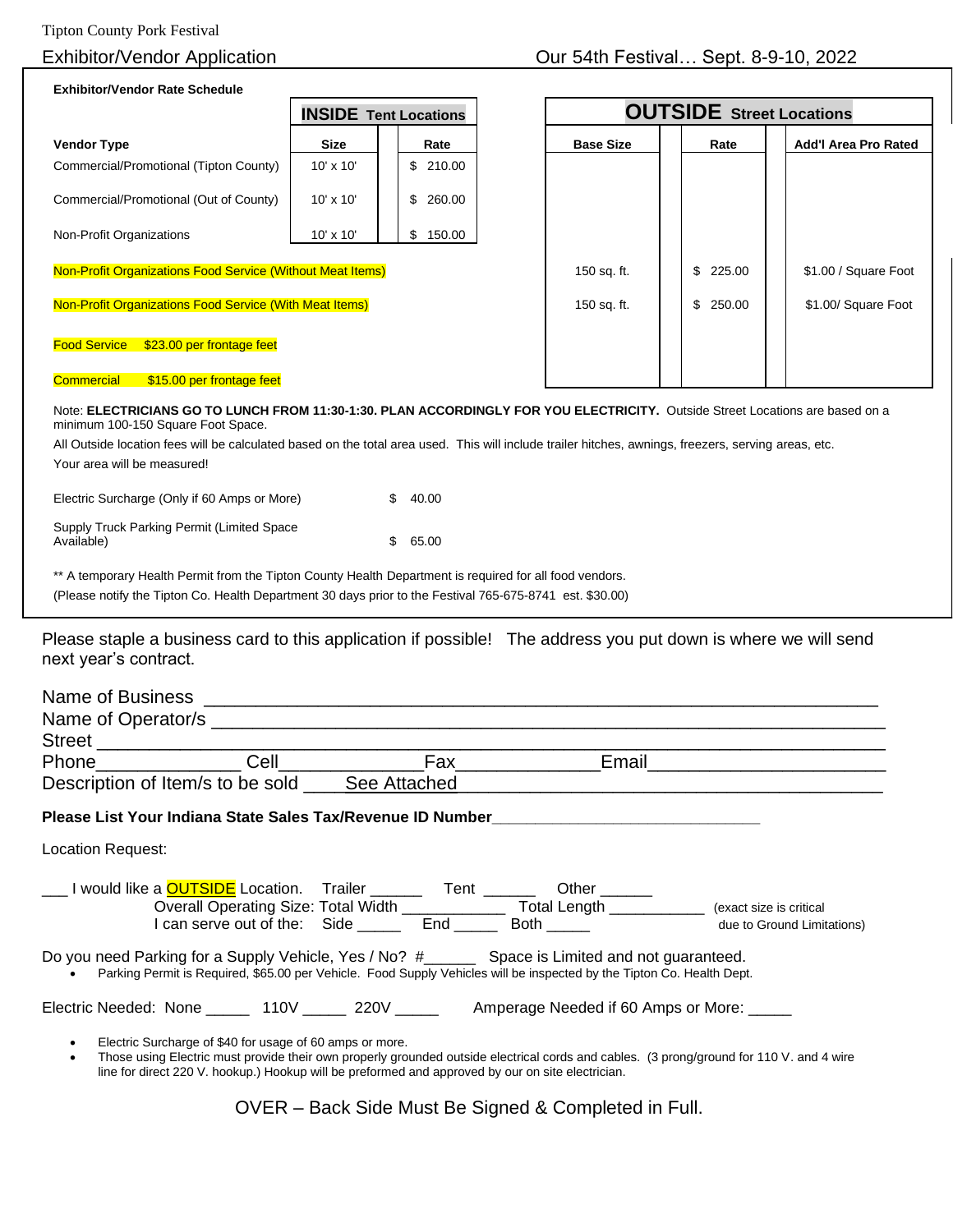- A Copy of your Certificate of Insurance MUST be attached to application. **Remember to list "The Tipton County Pork Festival, City of Tipton, and Tipton County" as Additional Insured.**
- New Exhibitor/Vendors must submit photographs of their booth, trailer, and merchandise for sale.
- Exhibitor/Vendors must keep all areas, including storage locations, clean and orderly.
- Exhibitor/Vendors need to supply their own help. The Exhibitor/Vendor chair is not responsible for getting you help.

Please complete and sign the following:

### **IMPORTANT! Vendors must include Full Payment by July 1st with this application. No space will be reserved without full payment.**

| Rent due: |  |
|-----------|--|
|-----------|--|

**Past Food Vendors who do not return their forms by July 1st will be charged a \$50 Late Fee!**

**Please include a check for your \$100 Deposit** – this is to ensure that all vendors remain open until the close of the festival on Saturday evening and do not tear-down early. It will also require all vendors to keep their booth area and the 10-15' surrounding it, free of trash both during the festival and upon leaving. Deposit checks will not be cashed and will be mailed out the week after the festival closes.

### **Signature of Applicant:**

**I have read in full the Festival Contract & Application & will fully comply with all of the stated requirements of the City & County of Tipton and the Tipton Co. Pork Festival, Inc.**

\_\_\_\_\_\_\_\_\_\_\_\_\_\_\_\_\_\_\_\_\_\_\_\_\_\_\_\_\_\_\_\_\_\_\_\_\_\_\_\_\_\_\_\_\_\_\_\_\_\_\_\_\_\_\_\_\_\_\_\_\_\_\_\_\_\_\_\_\_\_\_\_\_\_\_\_\_\_

Additional Comments or Information:

**Please make all checks payable to: Tipton County Pork Festival.**

**Contract, Application and Payments may be sent to: Tipton County Pork Festival**

**c/o Mary Hopkins PO Box 26 Tipton, IN 46072 Mary's Cell: (317) 440-8725 Hopkinsmary60@gmail.com**

# *Please Make a Copy of the Contract and Application for your Records! Don't Forget Your Certificate of Insurance and Business Card.*

| <b>Office Use Only</b>                 |                          |                       |  |
|----------------------------------------|--------------------------|-----------------------|--|
| Date Received:<br>Deposit Enclosed: \$ | Check $#$ :<br>Comments: | <b>Rent Enclosed:</b> |  |
| <b>Balance Due:</b>                    |                          |                       |  |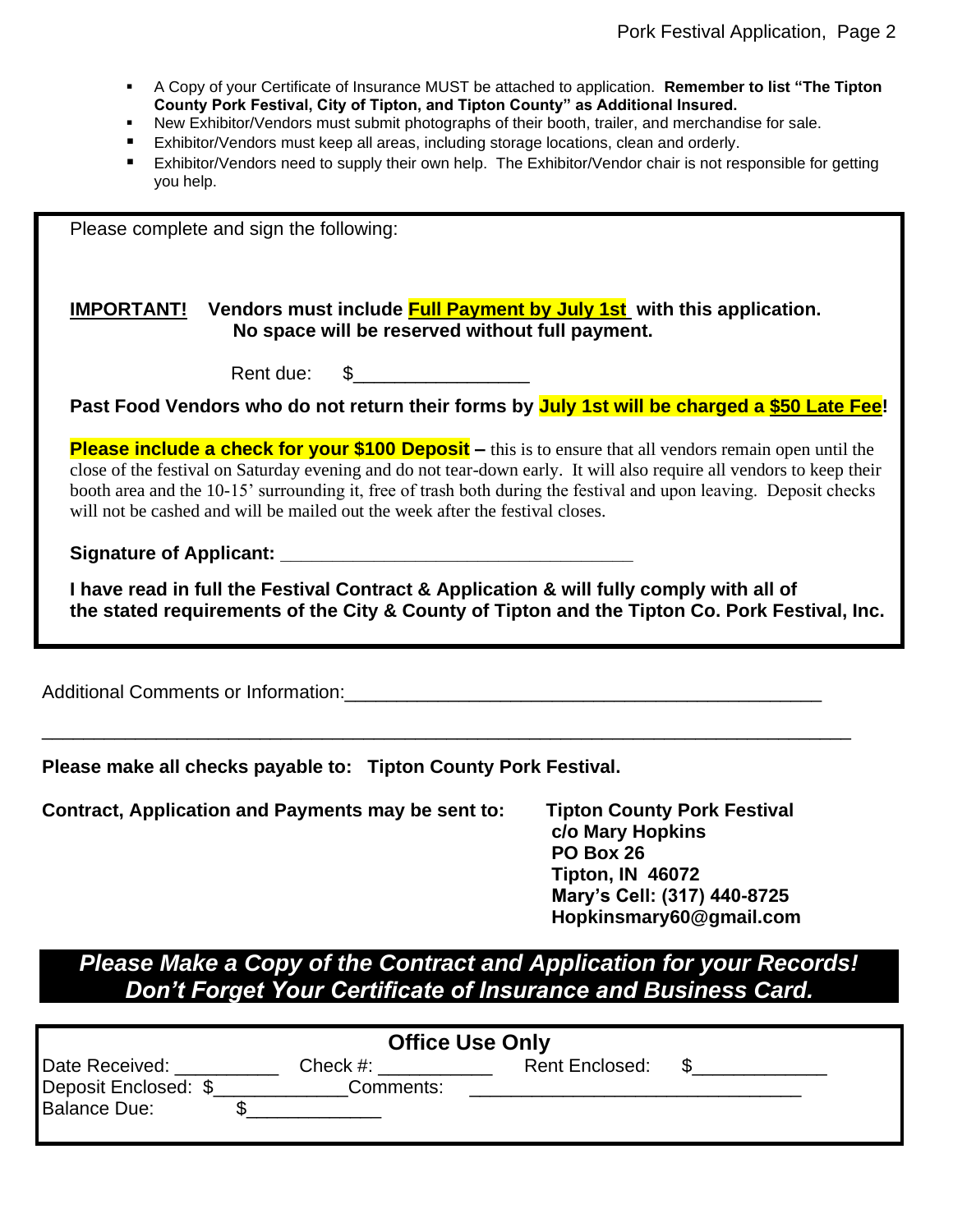# **Tipton County Pork Festival**

#### **VENDOR / EXHIBITOR CONTRACT**

| THIS CONTRACT: made and entered into this only of any of                                                                        | 2022 between the TIPTON COUNTY PORK |
|---------------------------------------------------------------------------------------------------------------------------------|-------------------------------------|
| FESTIVAL, Inc. (hereafter referred to as "Festival"), and                                                                       |                                     |
| (hereafter referred to as "Vendor"). WITNESSETH: The Tipton County Pork Festival, Inc., during the period of the 2021 festival, |                                     |
| September 8,9,10, leases: Inside Space(s), 1, 2, etc. _______ OR Outside Space; (Size ______ x _____), to the above Vendor      |                                     |
| for the sum of \$                                                                                                               |                                     |

- ➢ This contract will receive final verification from a Festival Coordinator before contract is valid.
- ➢ The Vendors total sum due will be based and calculated using the Exhibitor/Vendor Rate Schedule and must be verified by a Festival Coordinator prior to set-up.
- $\triangleright$  The Vendor hereto agrees that all rent must be paid with application or prior to set up for late applicants.
- No space will be reserved without receipt of the appropriate payment due, as set forth on the Exhibitor/Vendor Application.
- ➢ Vendors are not allowed to sell or display merchandise or items that offend community standards or depicts illegal drug use.
- 1. Vendor must check in with a Festival Coordinator at the Headquarters/Information Tent prior to setting up.
- 2. There will be a cardboard dumpster that only cardboard should be placed in it. Use cardboard to put on the floor of your space to keep from oil or spill drops from the concrete. Deposit will not be returned if there is oil on the concrete.
- 3. TAKE YOUR OIL WITH YOU. WE DO NOT HAVE A PLACE TO PUT THIS ON THE GROUNDS. Vendors cannot dump any type of cooking oil on Festival Grounds or in city sewers. Festival reserves the right to bill damages.
- 4. The Festival management reserves the right to place and locate the vendor at the Festival's discretion. Vendor locations cannot be moved or relocated unless approved by the Festival Coordinators.
- 5. Vendor area will be examined after set up to insure compliance with regulations regarding: proper placement, size, space limits, Fire Codes, Electrical Codes, and Health and Sanitation requirements.
- 6. Vendor set up hours are Wednesday, Noon 7 p.m., and Thursday, 8 a.m. 10:30 a.m. The Main Street Tent will not be ready for Vendor Set up until after 3:00 p.m. Wednesday. Vendors shall have their exhibits and equipment installed to commence business no later than 12 Noon on Thursday of the Festival. Vendor must be open during all of the Festival Hours which are Thursday, Noon to 10 p.m., Friday 11 a.m. to 10 p.m., and Saturday 10 a.m. to 10 p.m. In the event the Vendor fails to comply or fails to occupy the space herein leased, all monies paid hereunder, will be retained by the Festival as liquidation damages. Festival streets will be closed at 10:30 a.m. on Thursday to all vehicles.
- 7. Festival shall rent space in increments of: 10 ft. by 10 ft. more or less for Inside Tents and for Outside locations. Vendor locations outside will be measured and fees based on total area used. This area will include, but is not limited to trailer hitches, awnings, serving areas, etc. Additional space may be purchased on a pro rated basis.
- 8. Festival reserves the right to close any exhibit leased herein, without liability, should the Vendor, his exhibit, or employees, be deemed by the Festival management guilty of any act that is against the best interest of the Tipton County Pork Festival. Dishonesty, troublesome behavior, excessive noise, litter, and potential threats to health and safety are grounds for expulsion.
- 9. Festival shall provide watchmen and security personnel to safeguard property of vendors and to maintain order; however, Festival shall not be an insurer of said property, nor responsible therefore. Festival shall not be liable for any damage to Vendor's exhibit, equipment or merchandise by reason of fire, theft, weather, loss, or other damages.
- 10. Festival shall furnish electricity in the area for each space. Vendors must provide safe, properly grounded outdoor electrical cords to be connected to Festival power supplies, or they will not be hooked up to electricity, (3 prong/ground for 110 V, and 4 wire line for direct 220 V. hookup). Amperage needs of 60 Amps or more will be provided if possible for an additional surcharge of \$30.
- 11. Vendors with properly grounded electrical cords will be connected with electricity upon arrival, so long as it is during established set-up times. Continued electrical service will be subject to Fire, Health, and Festival inspections and approvals. All power will be disconnected at 11:30 p.m., Saturday.
- 12. Vendors may not begin cooking or heating food products until inspected and approved by the Fire and Health Departments.
- 13. All food Vendors must obtain a Temporary Health Permit from the Tipton County Health Department prior to the Festival. This permit will include Vendors Leased Area as well as any Supply Trucks used for food preparation/storage.
- 14. Vendors cannot dump any type of cooking oil on Festival Grounds or in city sewers, cooking oil should be taken by the vendor. Festival reserves the right to bill damages.